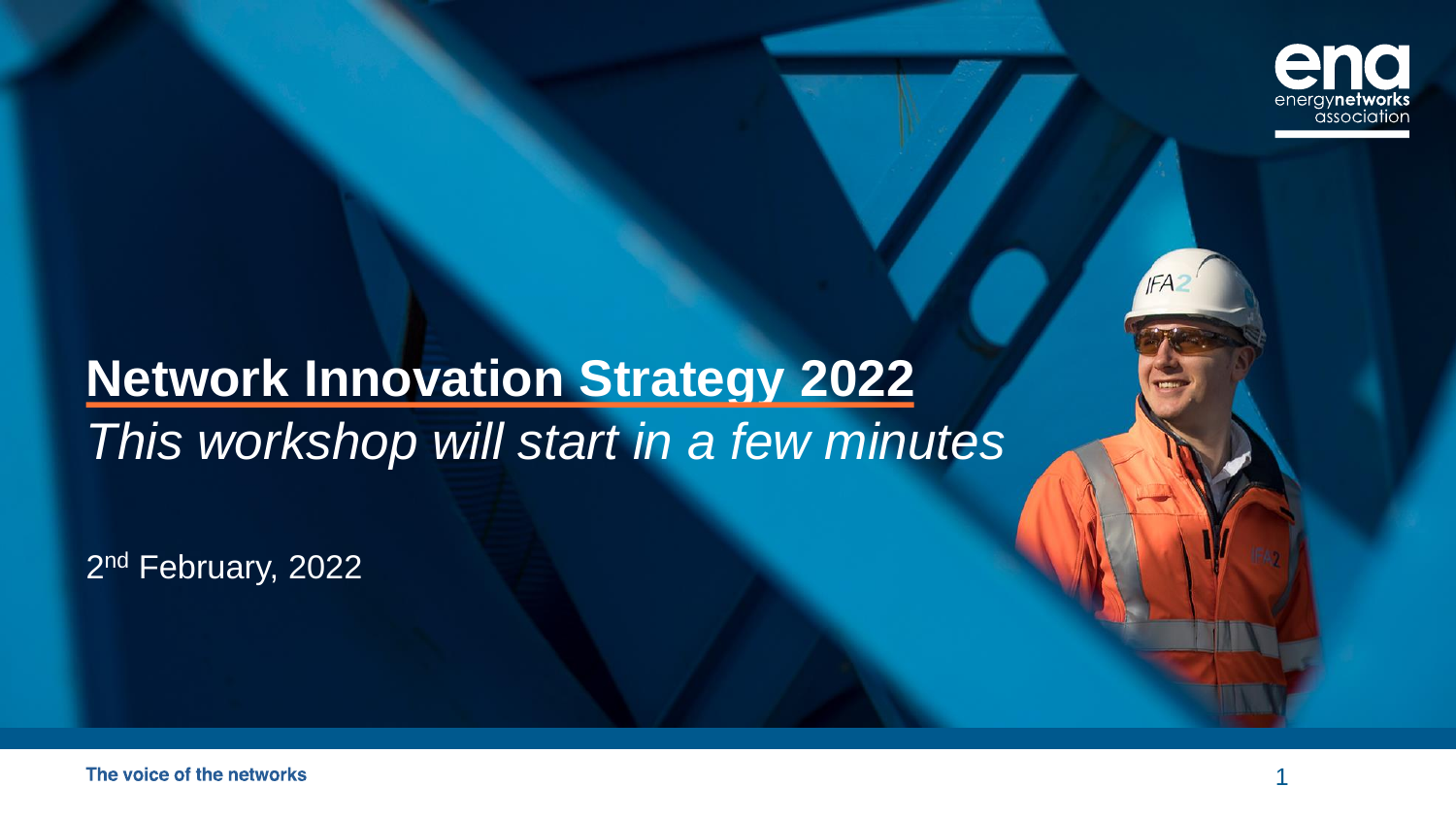

### **Agenda**

**Workshop objective** To explore in detail the priorities within each of the network innovation themes.

|                | <b>Welcome</b>                                          | <b>Dan Clarke, ENA</b>                                         |                 |
|----------------|---------------------------------------------------------|----------------------------------------------------------------|-----------------|
|                | Network innovation strategy introduction and background | <b>Dan Clarke, ENA</b>                                         | $14:05 - 14:15$ |
| $\mathbf{2}$   | <b>Network innovation themes</b>                        | <b>Grace Millman, Regen</b><br><b>Christine Chapter, Regen</b> | $14:15 - 14:30$ |
| 3 <sup>1</sup> | Network innovation theme breakout discussion            | <b>Facilitated by ENA and networks</b>                         | $14:30 - 15:10$ |
| 4              | <b>Break</b>                                            | <b>COL</b>                                                     | $15:10 - 15:20$ |
| 5 <sup>1</sup> | Network innovation theme breakout discussion            | <b>Facilitate by ENA and networks</b>                          | $15:20 - 16:00$ |
| 6 <sup>1</sup> | <b>Feedback from facilitators and Menti voting</b>      | <b>Facilitators from ENA and networks</b>                      | $16:00 - 16:25$ |
|                | <b>Thank you and close</b>                              | <b>Dan Clarke, ENA</b>                                         |                 |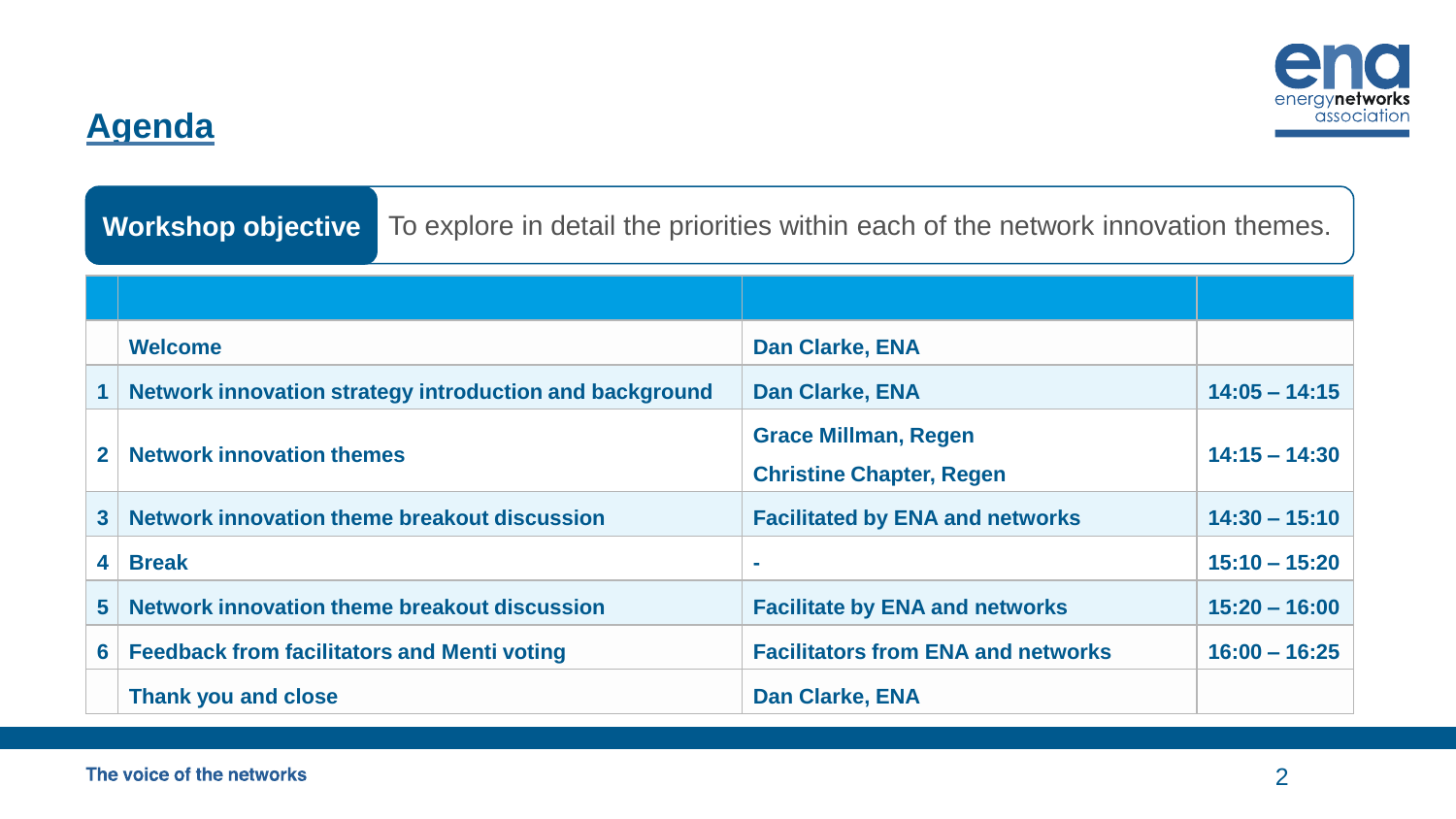

### **Webinar housekeeping**

| <b>Breakout rooms</b> | • You will be moved into the breakout rooms by the event manager (Hannah)<br>when necessary.<br>When the breakout discussions are over, you will be brought back into the<br>$\bullet$<br>main workshop.<br>If you have any problems, please message 'Regen' in Zoom.<br>$\bullet$ |
|-----------------------|------------------------------------------------------------------------------------------------------------------------------------------------------------------------------------------------------------------------------------------------------------------------------------|
|                       |                                                                                                                                                                                                                                                                                    |
| <b>Chat function</b>  | Please use the chat function to engage with other attendees<br>$\bullet$<br>and introduce yourself.                                                                                                                                                                                |
|                       |                                                                                                                                                                                                                                                                                    |
| <b>Problems</b>       | If you have any problems, please message 'Regen' in Zoom or drop the Event<br>$\bullet$<br>Manager (Hannah) an email: hstanley@regen.co.uk                                                                                                                                         |
|                       |                                                                                                                                                                                                                                                                                    |
| <b>Slides</b>         | Both the slides and the recording will be shared with you after the event.<br>$\bullet$                                                                                                                                                                                            |
|                       |                                                                                                                                                                                                                                                                                    |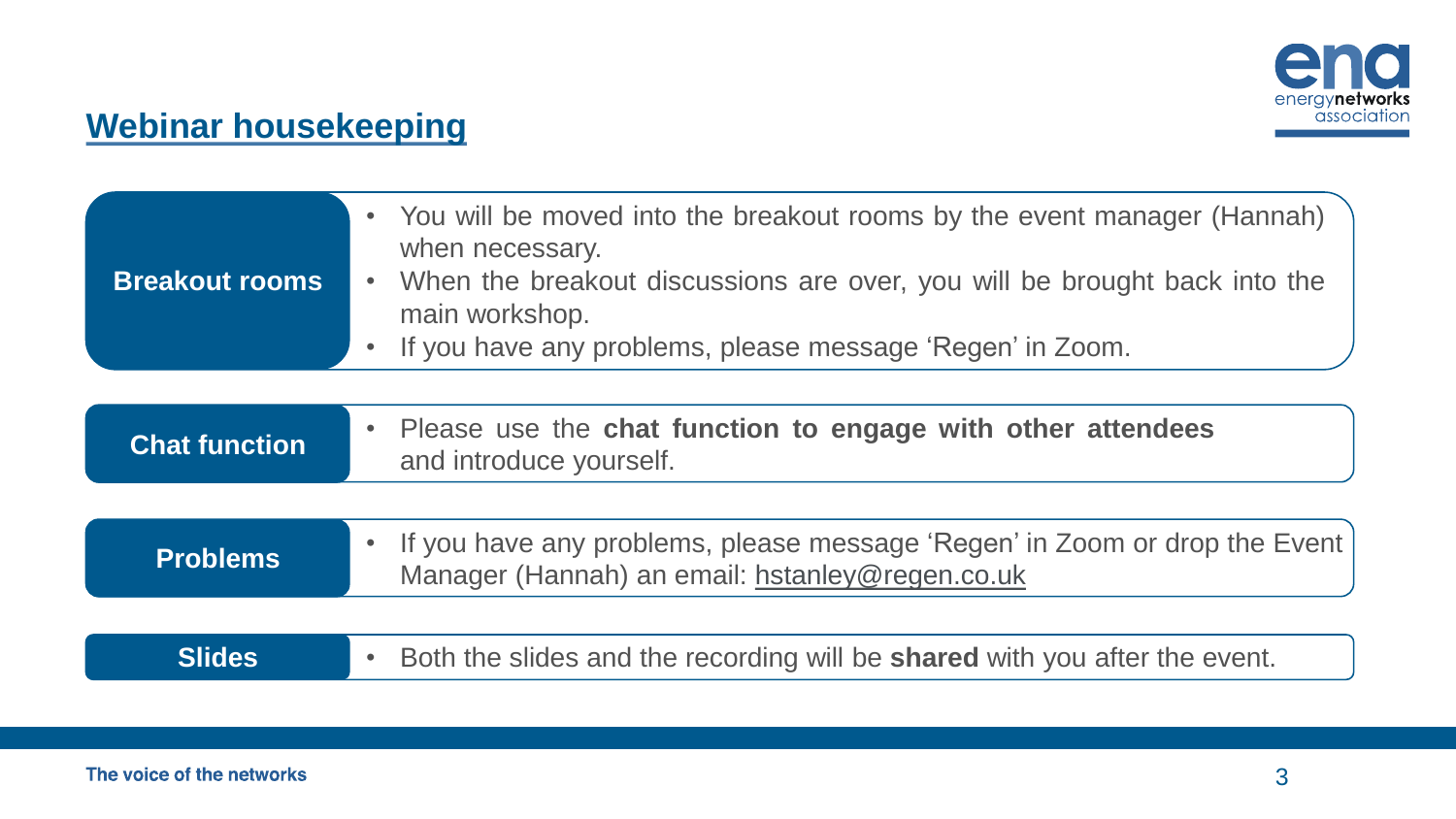

# **Network Innovation Strategy introduction and background**

Dan Clarke, ENA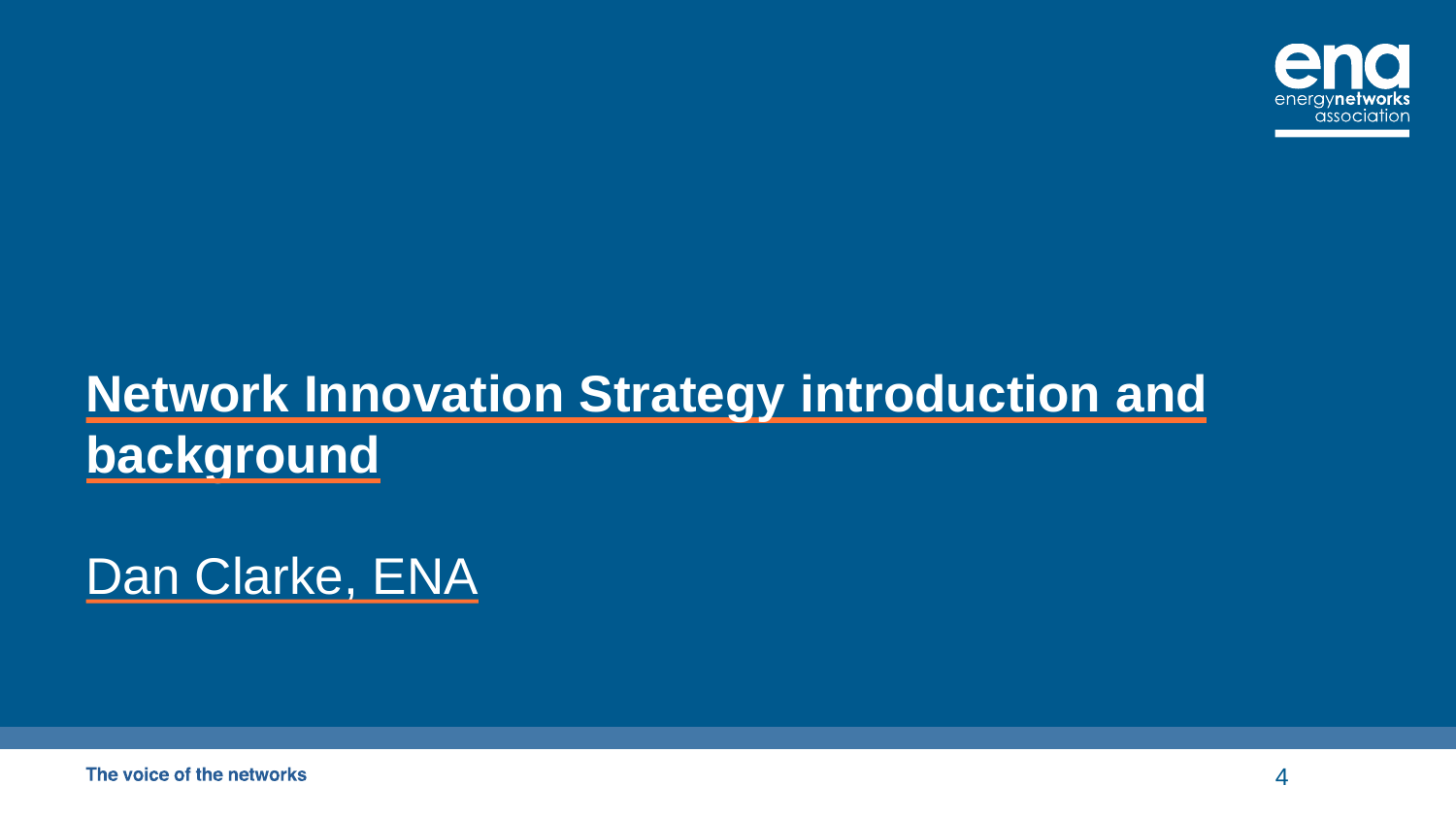

### **Network Innovation Strategy introduction**



#### **Innovation is central to the ability of the energy networks to rise to the challenge of net zero**

| Role of the | Ensures network innovation is <b>coordinated</b> , focuses on <b>key</b><br>priorities and delivers benefits to consumers. |  |
|-------------|----------------------------------------------------------------------------------------------------------------------------|--|
| strategy    | The revised strategy will be shaped by an extensive and carefully<br>designed programme of stakeholder engagement.         |  |

- Before Christmas, we ran an online consultation asking you about the proposed themes and principles for network innovation in 2022. Thank you to those of you who took the time to fill in the survey.
- The revised, joint electricity and gas network innovation strategy will be **published at the end of March 2022**.
- You can find more information on the **Smarter Networks Portal**  ([https://smarter.energynetworks.org/\)](https://smarter.energynetworks.org/) which we'll be keeping up to date as we develop the strategy.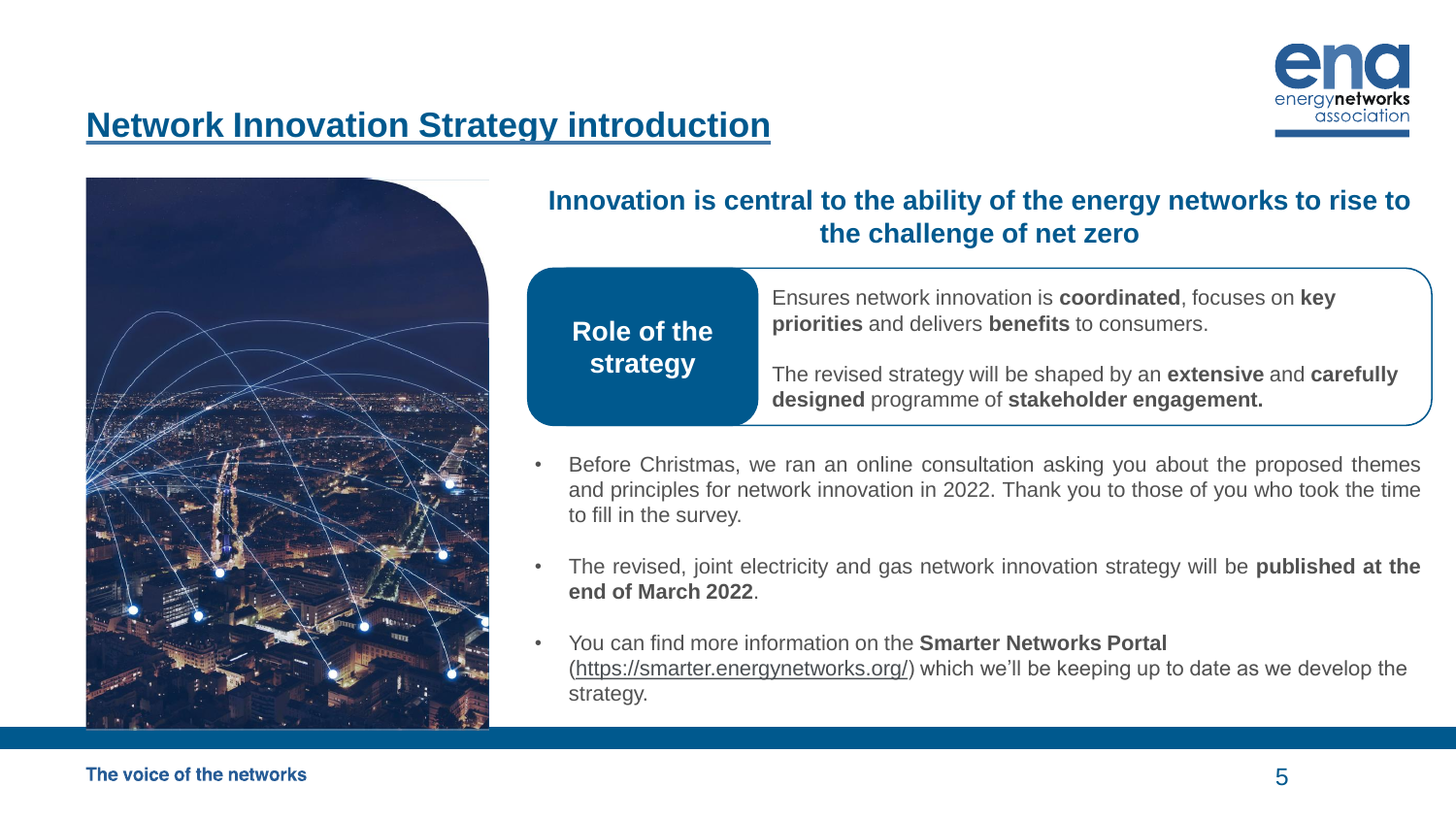

### **The changing innovation landscape**

**後** TOGETHER<br>FOR QUA<br>PLANET Net Zero **Strategy: Build Back Greener** 

The political landscape has undergone a huge **transformation** over the last two years and the **importance of net zero has grown significantly.**



the transition to nationalgridESO



## 31 OCT - 12 NOV 2021 GLASGOW I PARTNERSHIP WITH ITALY



1. <https://www.gov.uk/government/publications/net-zero-strategy>

- 2. <https://ukcop26.org/wp-content/uploads/2021/11/COP26-Presidency-Outcomes-The-Climate-Pact.pdf>
- 3. [https://www.spenergynetworks.co.uk/userfiles/file/SPEN%20RIIO-ED2%20Final%20Business%20Plan%20-](https://www.spenergynetworks.co.uk/userfiles/file/SPEN RIIO-ED2 Final Business Plan  1st December 2021  FINAL.pdf) %201st%20December%202021%20-%20FINAL.pdf

The energy networks' business plans set out their **ambitions and expected expenditure** for the next price control period.

- 4. <https://www.nationalgrideso.com/document/158051/download>
- 5. [https://cadentgas.com/nggdwsdev/media/Downloads/business-plan/Cadent\\_BusPlan\\_PART3\\_May-10-2021.pdf](https://cadentgas.com/nggdwsdev/media/Downloads/business-plan/Cadent_BusPlan_PART3_May-10-2021.pdf)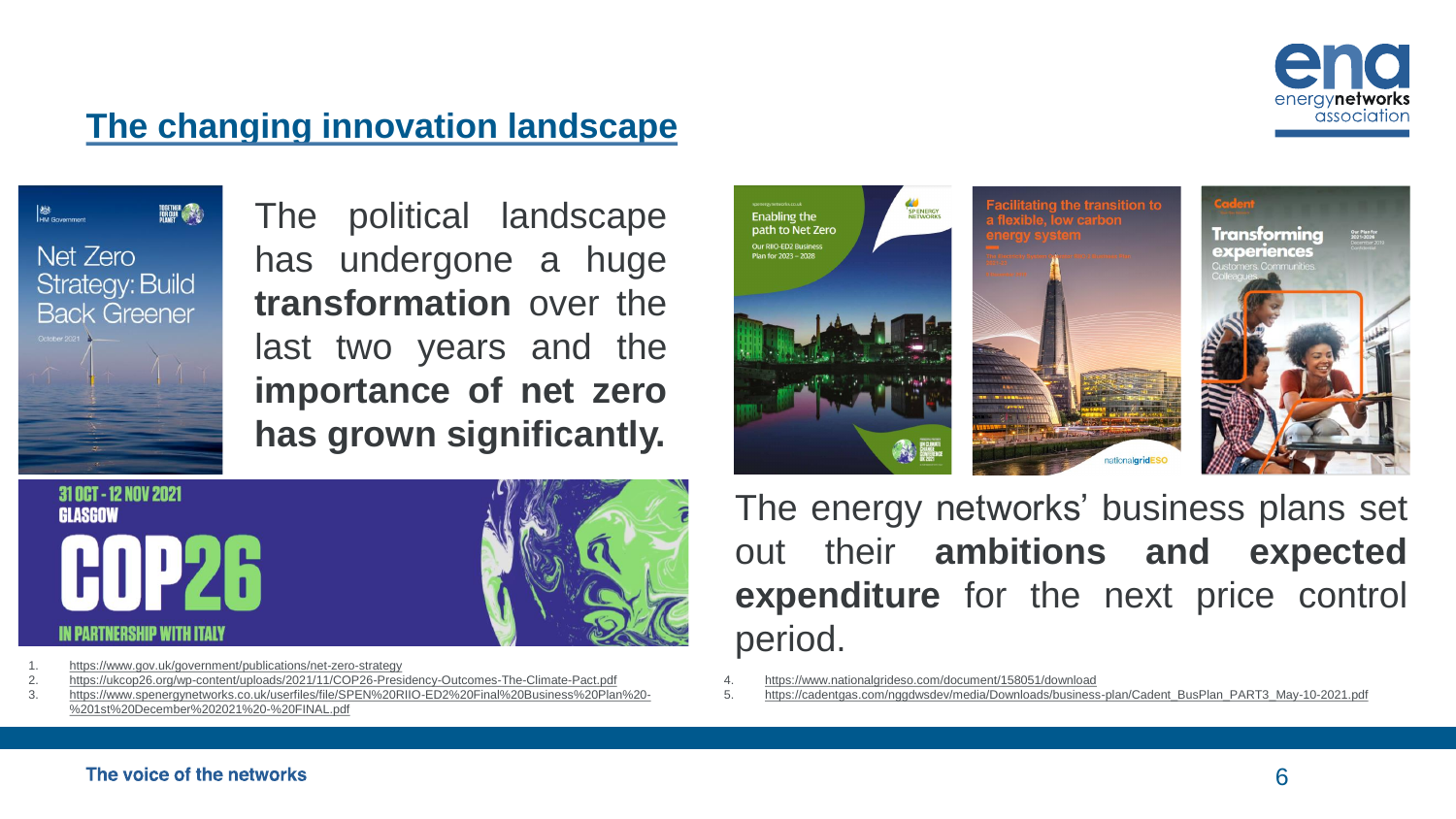

### **What has been implemented since the last innovation strategy?**

| <b>Facilitating and</b>        | <b>IMRRP</b>                           | Old steel pipes are being replaced with hydrogen-ready polyethylene and the<br>networks are set to achieve a 66% reduction in CO <sub>2</sub> emissions (between 2014 –<br>2032). |
|--------------------------------|----------------------------------------|-----------------------------------------------------------------------------------------------------------------------------------------------------------------------------------|
| accelerating the               | Hydrogen Network Plan                  | Focuses on the role of gas in decarbonising heat, transport, industry and power.                                                                                                  |
| UK's transition<br>to net zero | <b>DSO Roadmap</b>                     | Captures progress to manage the network at a local level, help connect low carbon<br>flexibility services and reduce the need for reinforcement, leading to lower bills.          |
|                                | <b>Hydrogen Blending Delivery Plan</b> | Sets out market framework changes required to enable 20% hydrogen blending.                                                                                                       |
|                                |                                        |                                                                                                                                                                                   |

| <b>Supporting</b><br>consumers in | Whole Systems Assessment Tool | To evaluate the <b>impact of innovation projects</b> on customers in vulnerable situations<br>and identify how to maximise potential benefits and mitigate adverse impacts. |
|-----------------------------------|-------------------------------|-----------------------------------------------------------------------------------------------------------------------------------------------------------------------------|
| vulnerable<br><b>situations</b>   | <b>Easy Assist project</b>    | Developed a solution to enable customers in vulnerable situations to more easily turn<br>off their supply using the emergency control valve.                                |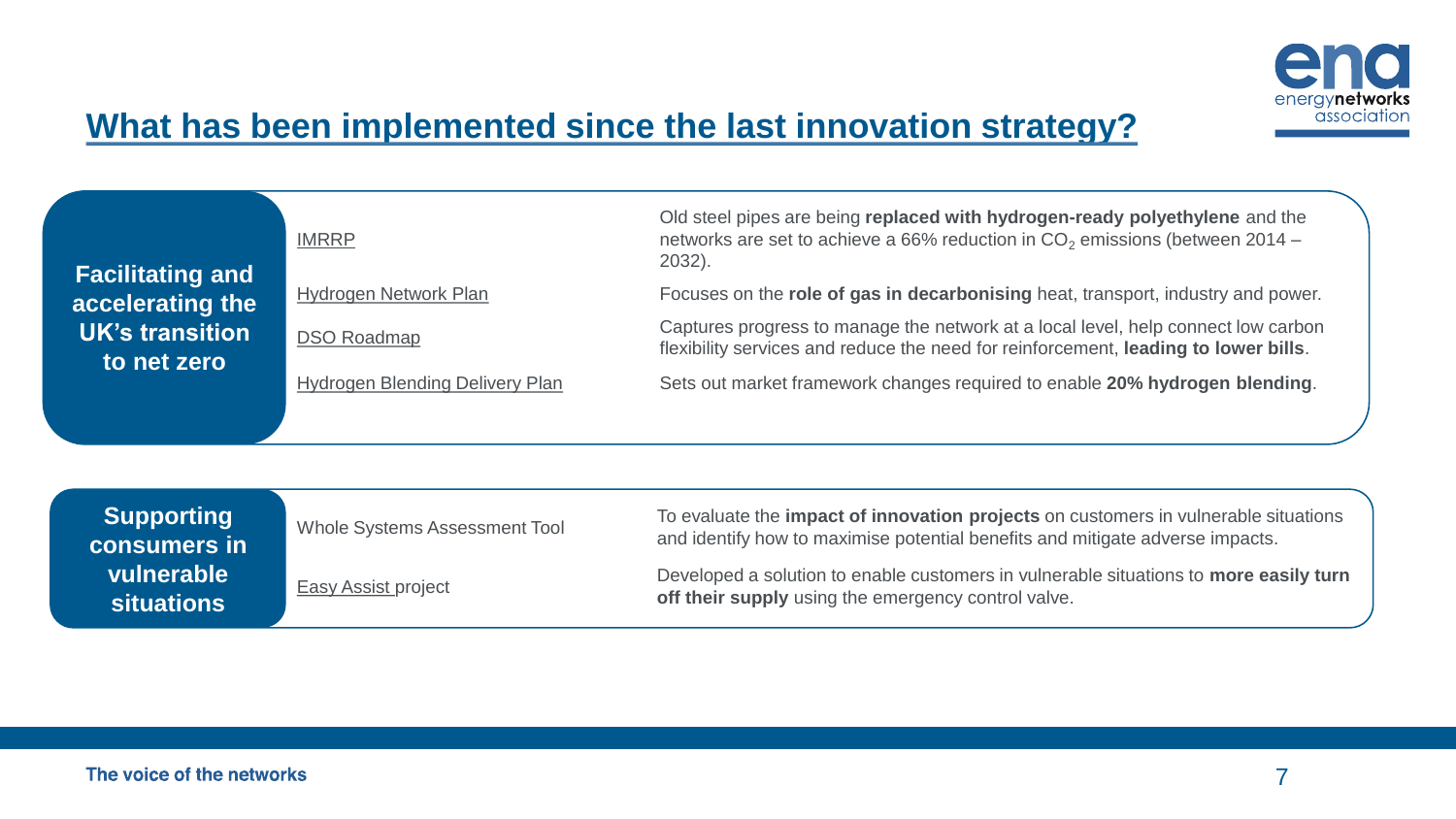

### **What has been implemented since the last innovation strategy?**

| Develop joined-up<br>approaches<br>across sectors<br>and energy<br><b>vectors</b> | Whole system CBA framework<br>Whole system development of a suite<br>of tools and process to improve<br>transparency<br>Whole system regional planning<br>techniques and processes | This enables the selection of the most optimum solution across electricity or gas<br>networks on a whole system basis.<br><b>Energy Networks Innovation Process</b><br>National Energy System Map,<br><b>Smarter Networks Portal</b><br>Data Triage Process<br>Playbook<br>e.g., Greater Manchester Pathways |
|-----------------------------------------------------------------------------------|------------------------------------------------------------------------------------------------------------------------------------------------------------------------------------|--------------------------------------------------------------------------------------------------------------------------------------------------------------------------------------------------------------------------------------------------------------------------------------------------------------|
| <b>Developing and</b><br>testing market-                                          | East Coast Hydrogen feasibility<br>report                                                                                                                                          | Launched at the House of Commons, this sets out the potential to connect over 7 GW<br>of hydrogen production by 2030, which could support 39,000 businesses and over 4<br>million homes.                                                                                                                     |
| based solutions to<br>increase the<br>flexibility and                             | <b>Flexible Generation Forecasting</b>                                                                                                                                             | This project seeks to understand how flexible gas generation could be used to<br>support future generation challenges with the deployment of more renewables in the<br>system.                                                                                                                               |
| efficiency of the<br>.                                                            | <b>ENA'S Open Networks programme</b>                                                                                                                                               | The networks are standardising and simplifying processes, removing barriers to<br>i da to to dato de la 1900 en 1900, la de la 1900 en 1900 en 1900 en 1900 en 1900 a 1900 a 1900 en 1900 en 190                                                                                                             |

The networks are standardising and simplifying processes, **removing barriers to participation** and building market confidence, whilst helping to facilitate local markets.

**energy system**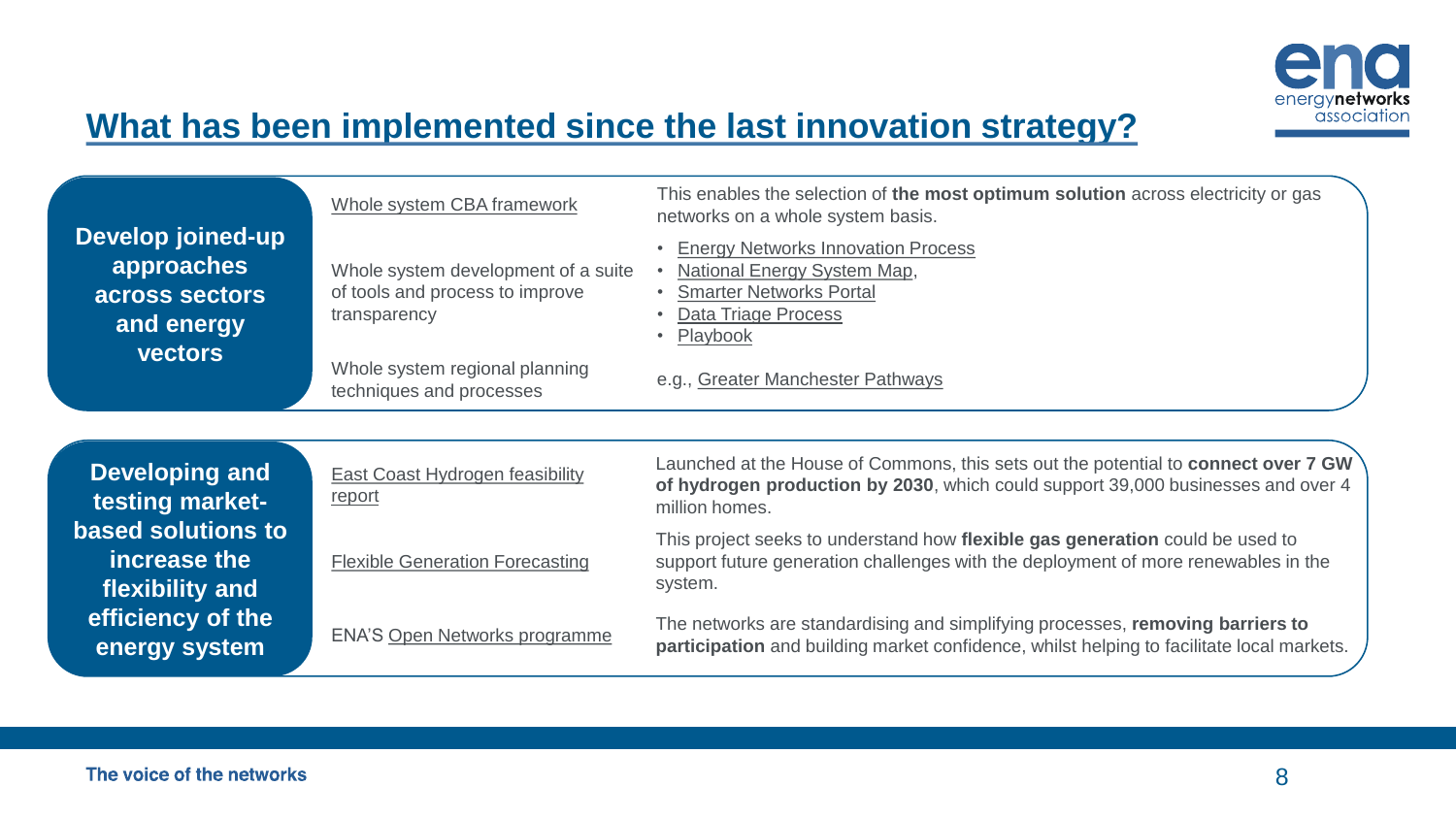

# **Network innovation principles and themes**

Grace Millman, Regen Christine Chapter, Regen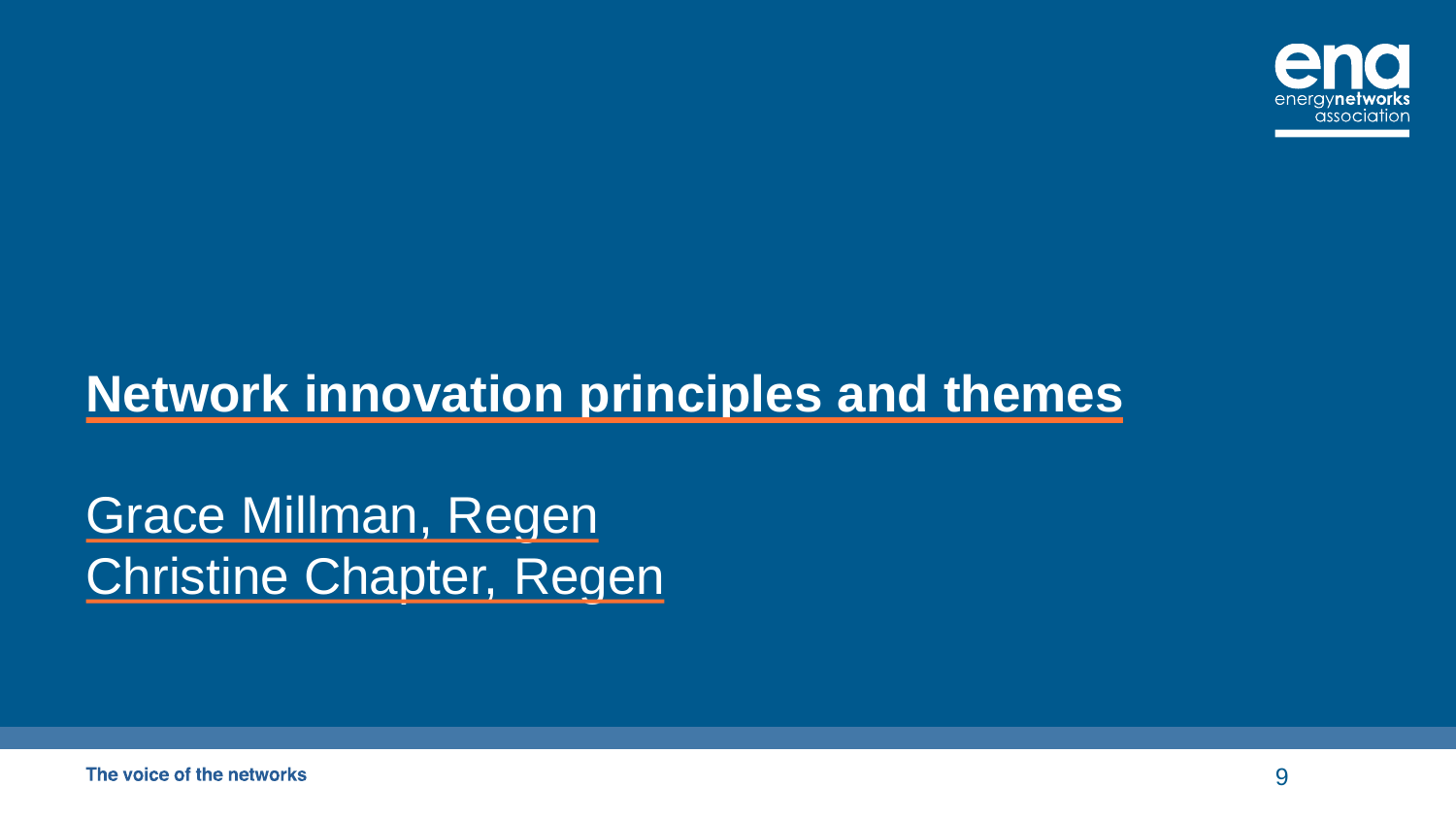

### **Online consultation: summary findings**

- 138 responses
- 85% of respondents agreed with the overarching principles of innovation
- At least 80% of respondents agreed with each of the proposed innovation themes.
- At least 81% of respondents agreed with the definitions of the proposed innovation themes.
- We have taken on board the feedback and have amended the themes, and their definitions, as appropriate.

" Whole energy systems is a key theme which will need to embrace agility and adaptability to ensure the networks are able to embrace emergent challenges and opportunities which might not yet be anticipated.

> " The change in language is reflective of better understanding of vulnerability. Should also remember that vulnerability is a flexible thing - people move in and out of vulnerable situations depending on life events and the theme needs to reflect that this is not a static pool of people. "

" We very much support the increased emphasis on market-based solutions, as this will allow industry to adapt with the networks and enable new business models to provide tools for the energy transition."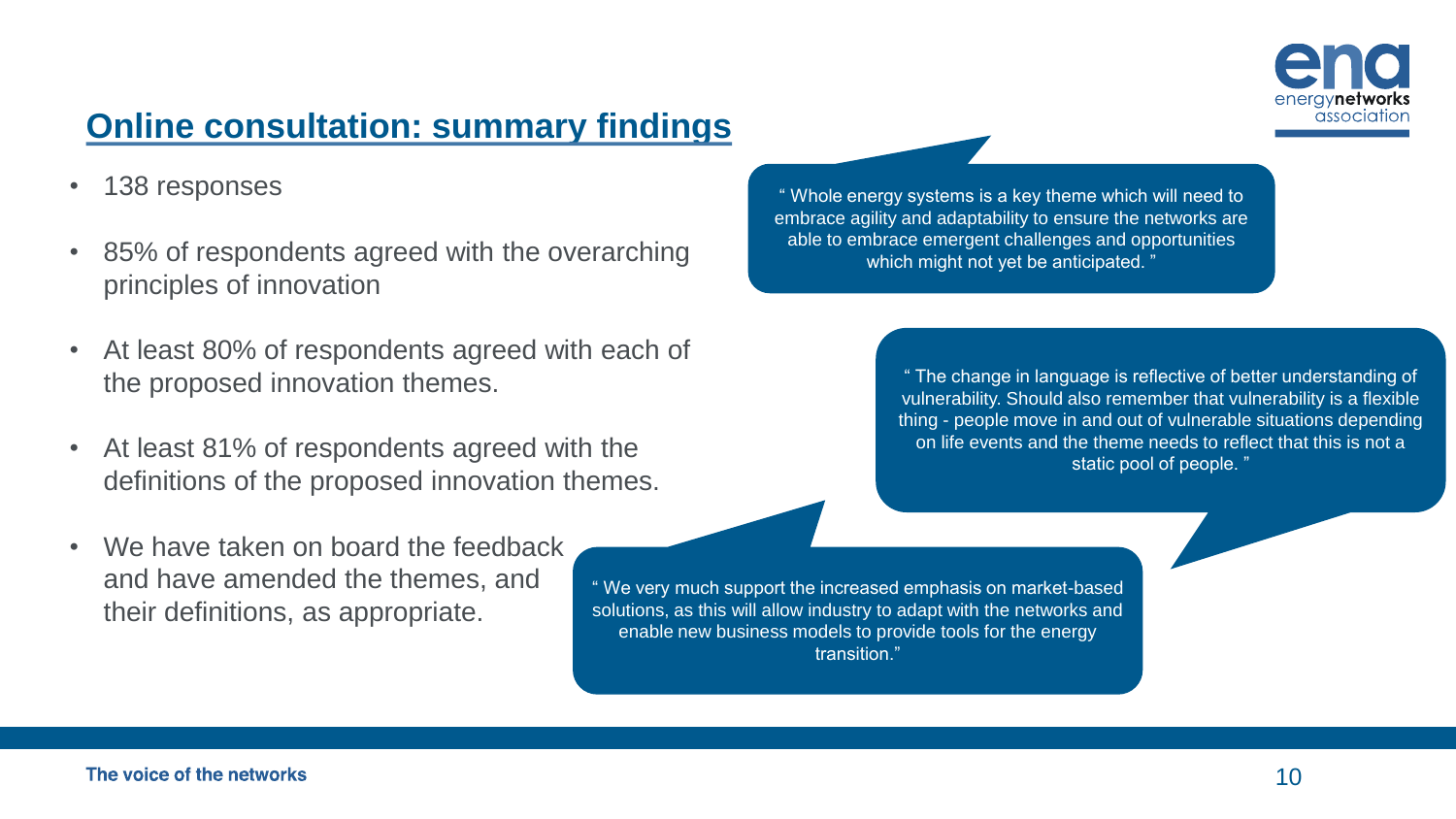

Innovation

Consumer

Collaboration<br>and<br>stakeholder<br>engagement

Carbon<br>impact

### **Proposed principles for 2022**

| <b>Collaboration and</b><br>stakeholder<br>engagement | Network innovation activity should provide shared learning and increase<br>collaboration between network companies and stakeholders.          |
|-------------------------------------------------------|-----------------------------------------------------------------------------------------------------------------------------------------------|
| <b>Consumer benefit</b>                               | Network innovation activity should ultimately benefit consumers financially,<br>supporting them in a just transition.                         |
| <b>Carbon impact</b>                                  | Innovation projects should have a positive impact on the environment and the<br>UK's net zero emissions target.                               |
| Data and<br>knowledge sharing                         | Data and knowledge should be shared with stakeholders in a transparent and<br>accessible way.                                                 |
| Implementation<br>and deployment                      | Viable initiatives should be implemented and deployed into business as usual.                                                                 |
| <b>Innovation culture</b><br>(new for 2022)           | Network companies should embrace an innovation culture throughout their<br>businesses to better enable them to deliver transformative change. |

Implementation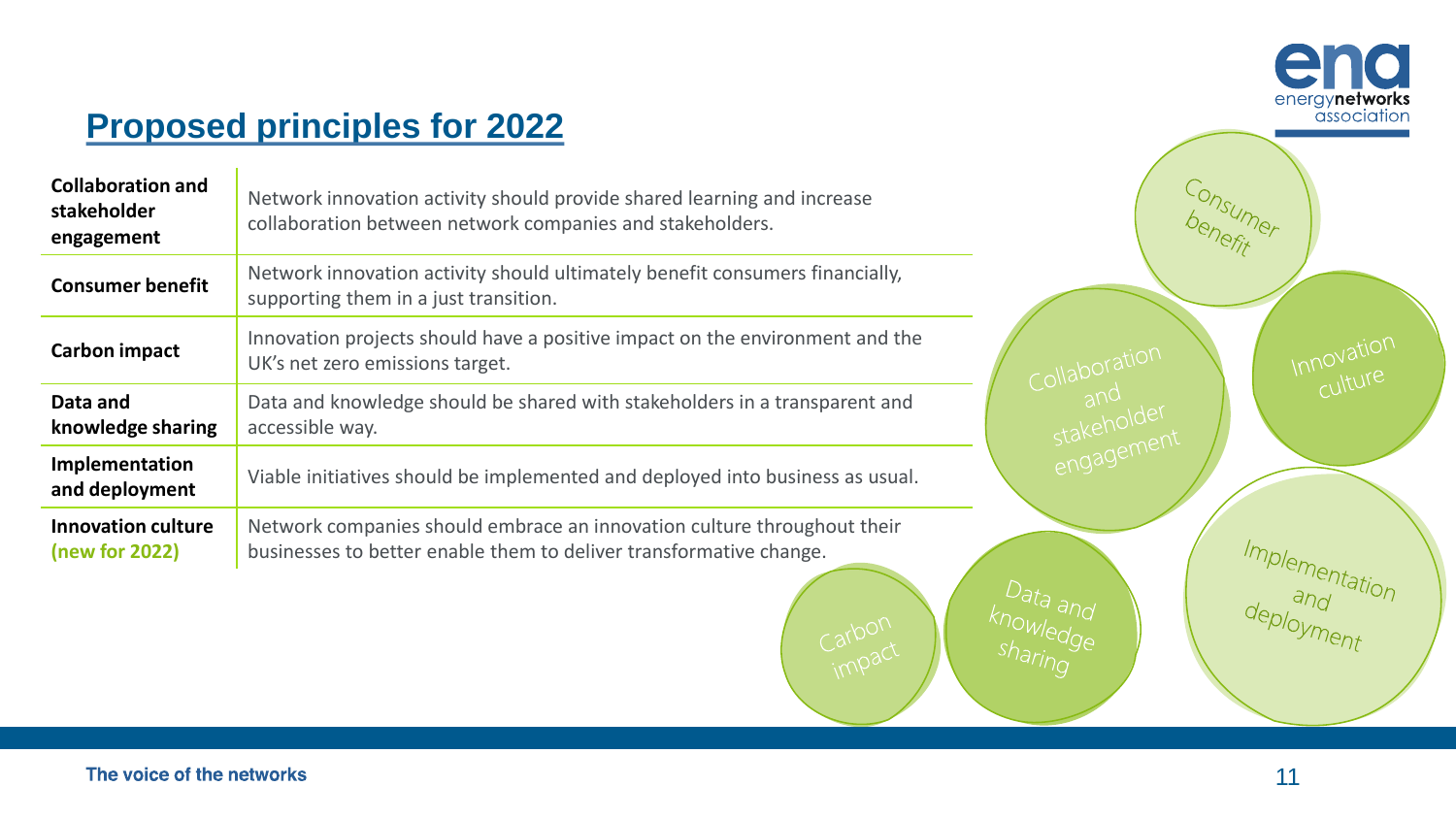

### **Proposed themes for 2022**

| Net zero and the energy<br>system transition                                                                                                                                                                          | Facilitating and accelerating the UK's transition to net zero greenhouse<br>gas emissions.                                                                                                                           |  |
|-----------------------------------------------------------------------------------------------------------------------------------------------------------------------------------------------------------------------|----------------------------------------------------------------------------------------------------------------------------------------------------------------------------------------------------------------------|--|
| Whole energy system                                                                                                                                                                                                   | Developing joined-up approaches across sectors and energy vectors.                                                                                                                                                   |  |
| Developing and testing market-based solutions to increase the flexibility<br><b>Flexibility and market</b><br>and efficiency of the energy system; accelerating the adoption of low<br>evolution<br>carbon solutions. |                                                                                                                                                                                                                      |  |
| <b>Supporting consumers in</b><br>vulnerable situations                                                                                                                                                               | Exploring how best to support the needs of consumers who find<br>themselves in vulnerable situations, today and in the future, to enable a<br>just transition.                                                       |  |
| <b>Optimised assets and</b><br>practices                                                                                                                                                                              | Developing and implementing industry-leading techniques for optimising<br>assets and practices.                                                                                                                      |  |
| Data and digitalisation<br>(new for 2022)                                                                                                                                                                             | Developing new data services and applying data science methods to<br>harness the power of digitalisation to solve both system<br>operation and wider stakeholder challenges.<br>Optimised<br>assets and<br>practices |  |

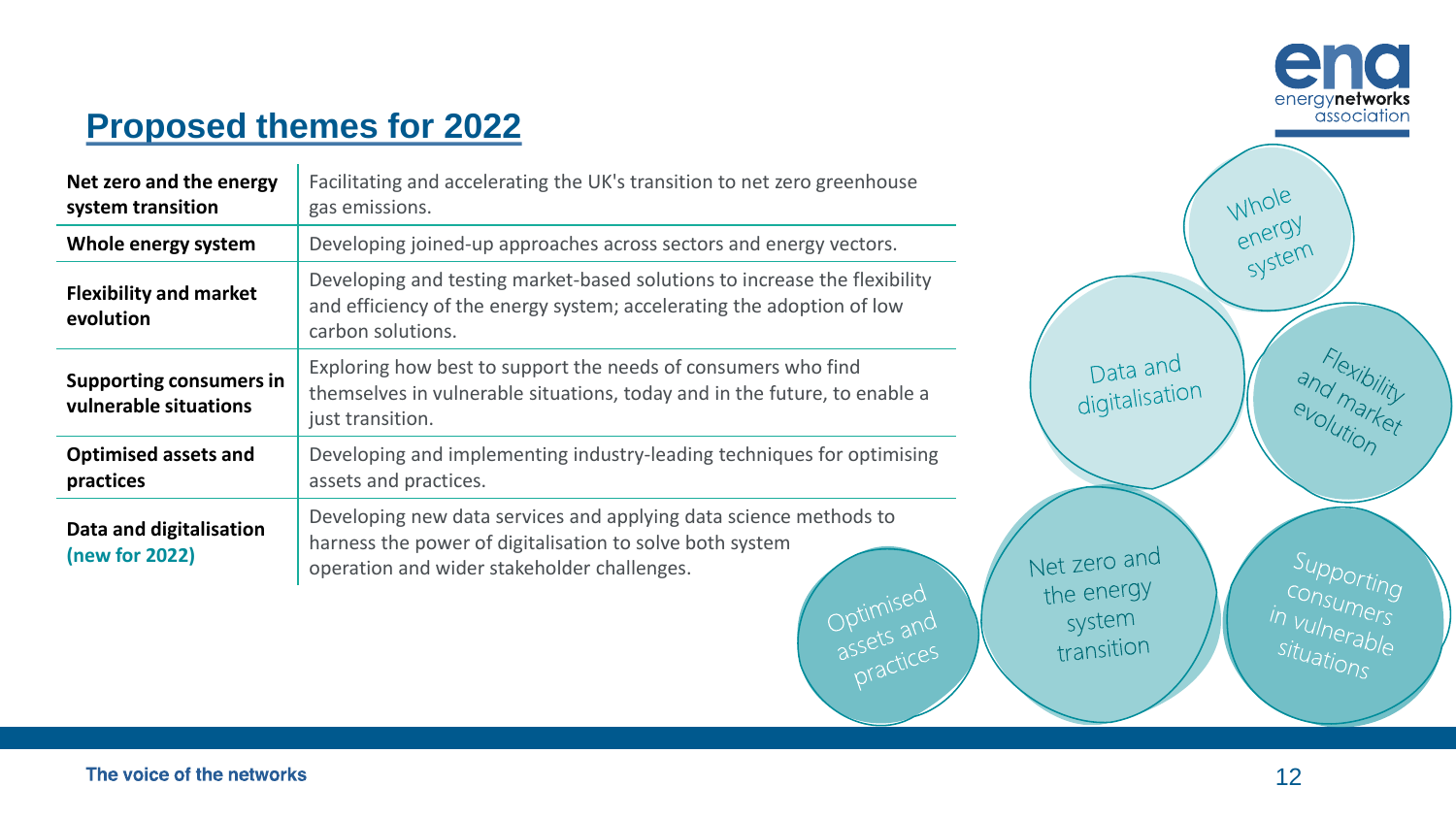

# **Network innovation theme breakout discussion**

# Introduced by Dan Clarke, ENA

The voice of the networks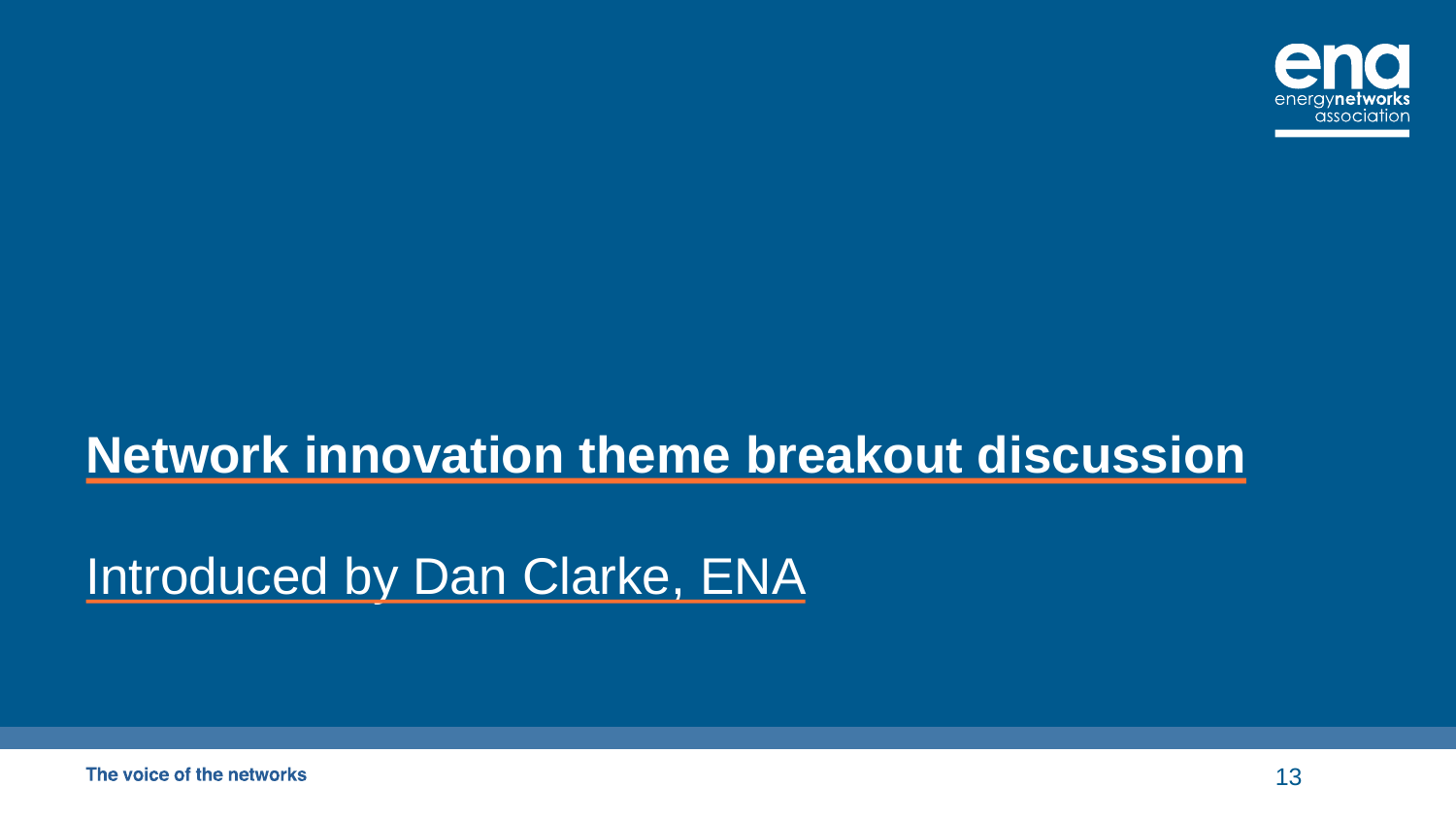

### **Breakout room objective**

**Objective** To facilitate discussions that explore the priorities within each of the network innovation themes.

#### Format

- Six breakout rooms, one for each network innovation theme.
- They will be run twice, each for 40 minutes, with a 10-minute break in between.
- You will be joined in the breakout room by a facilitator, as well as representatives from ENA, the networks and Regen.

#### What is a focus area?

- The focus areas for each theme are considered the near-term priorities for network innovation.
- The 2022 focus areas are intended to be shared across both networks; however, some focus areas may be network-specific.

**You will have the chance to vote on the focus areas for each network innovation theme at the end of the workshop, using Menti voting.**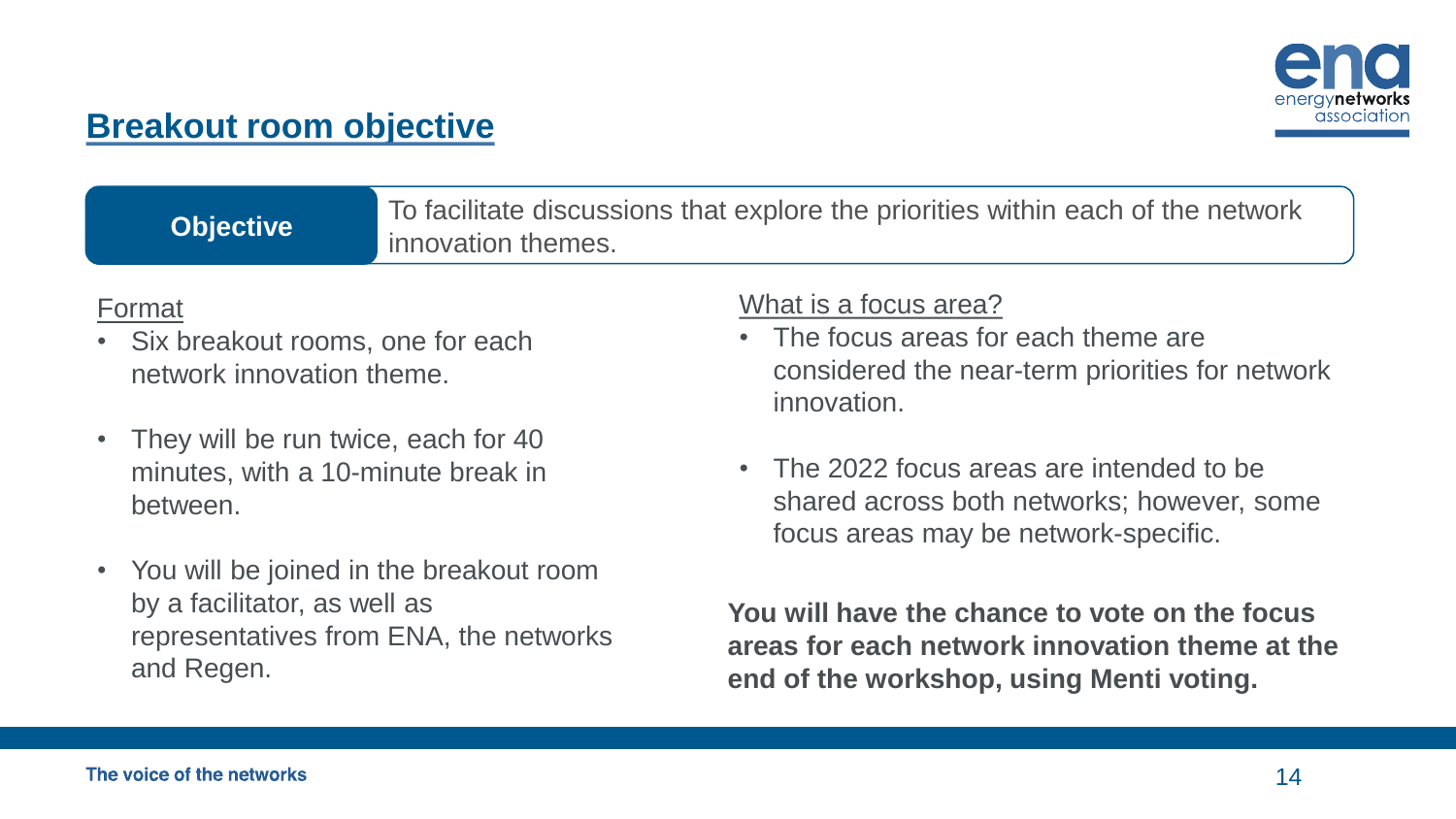

# **Breakout discussion 1**



The voice of the networks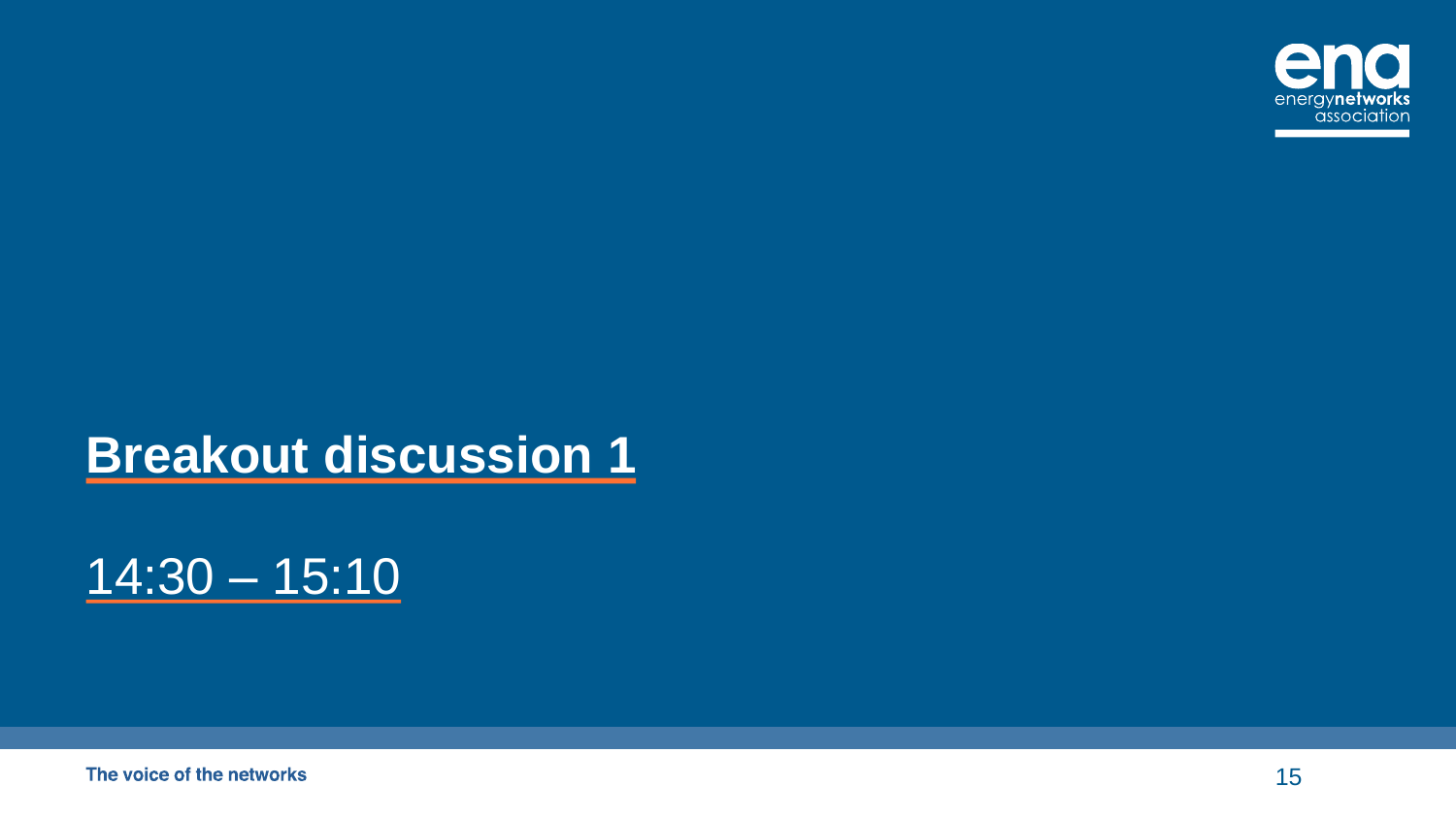





The voice of the networks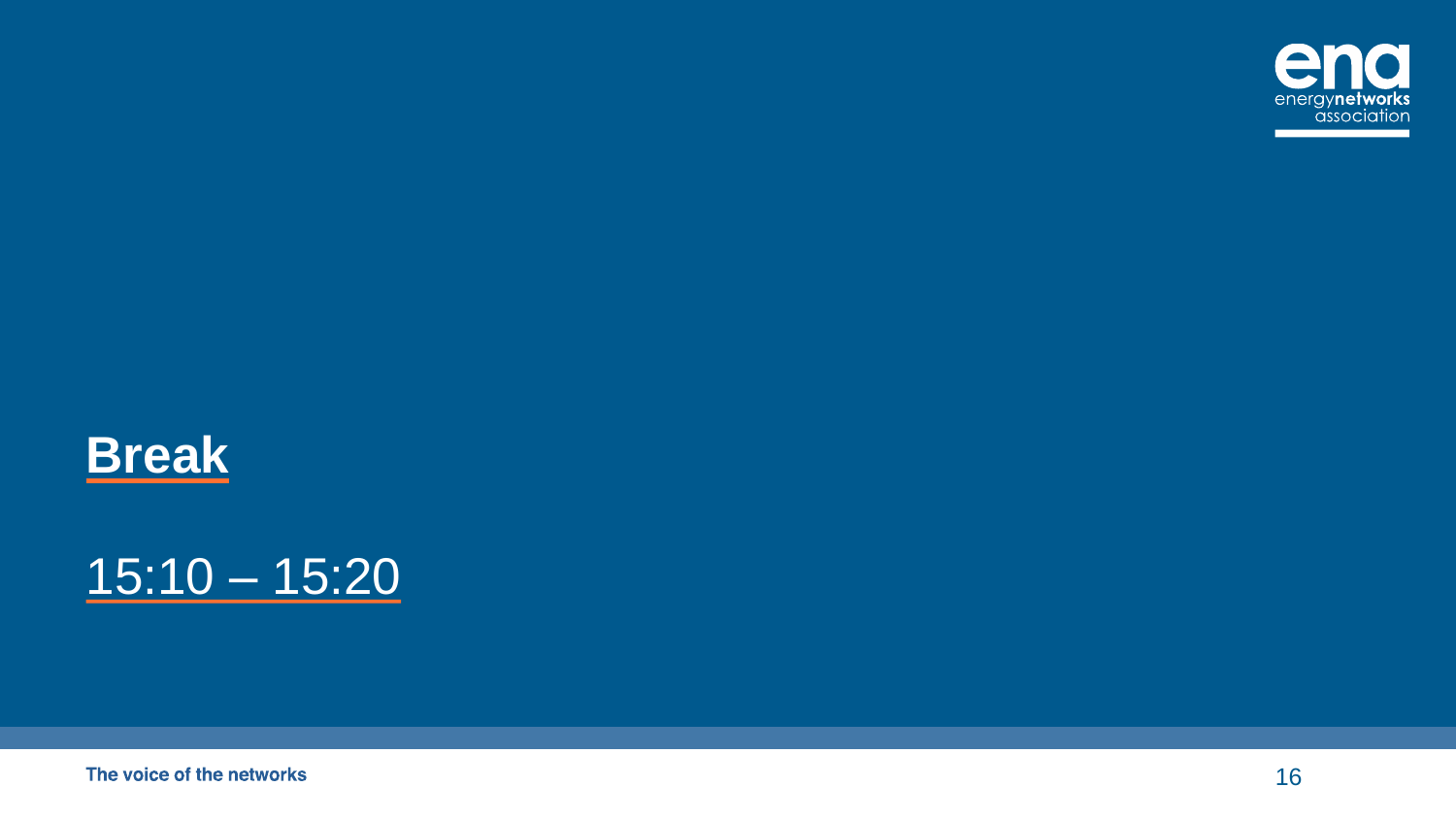

# **Breakout discussion 2**

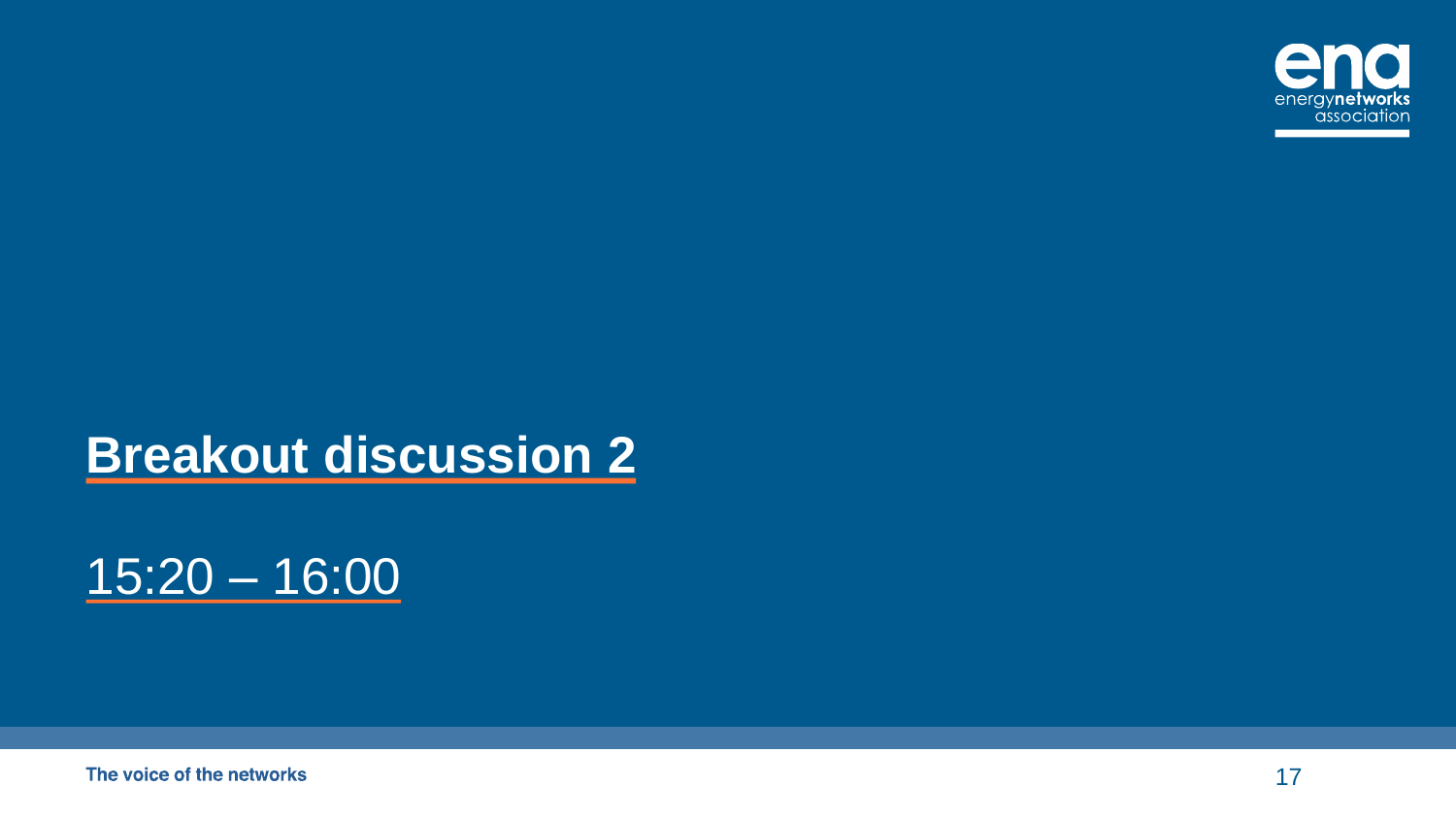

## **Welcome back and next steps**

# Dan Clarke, ENA

The voice of the networks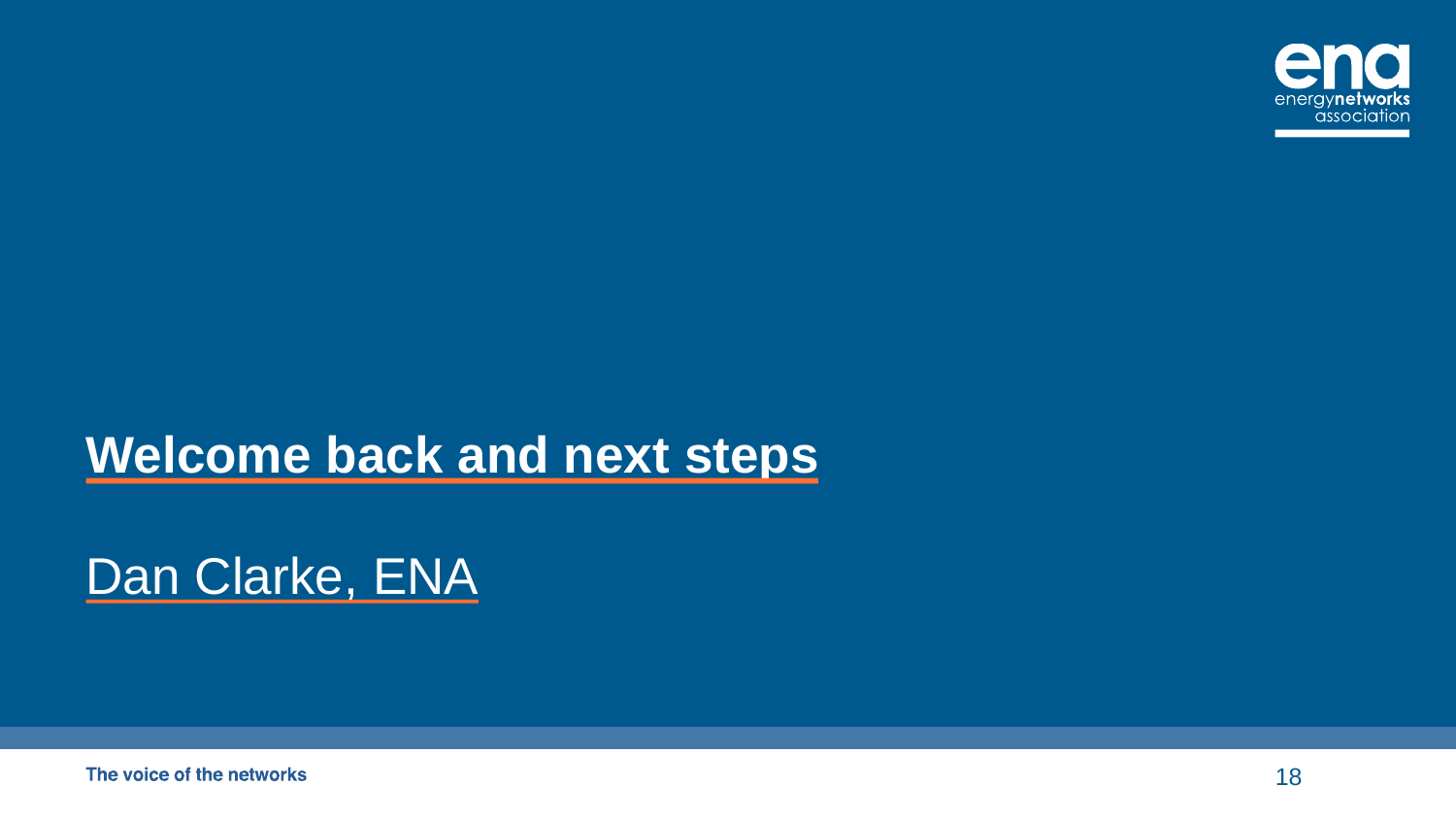

### **Menti voting objective**

| <b>Objective</b>                                                     | To enable all stakeholders the opportunity to feedback on the focus areas for<br>each of the themes. |  |
|----------------------------------------------------------------------|------------------------------------------------------------------------------------------------------|--|
| Format<br>• Six questions, one for each<br>network innovation theme. | How to access Menti?<br>• You can access Menti on your phone or computer.                            |  |

- You will be asked to rank the proposed focus areas from most important to least important.
- Link: **[www.menti.com](http://www.menti.com/)**
- Session ID: **9736 5792**
- QR code: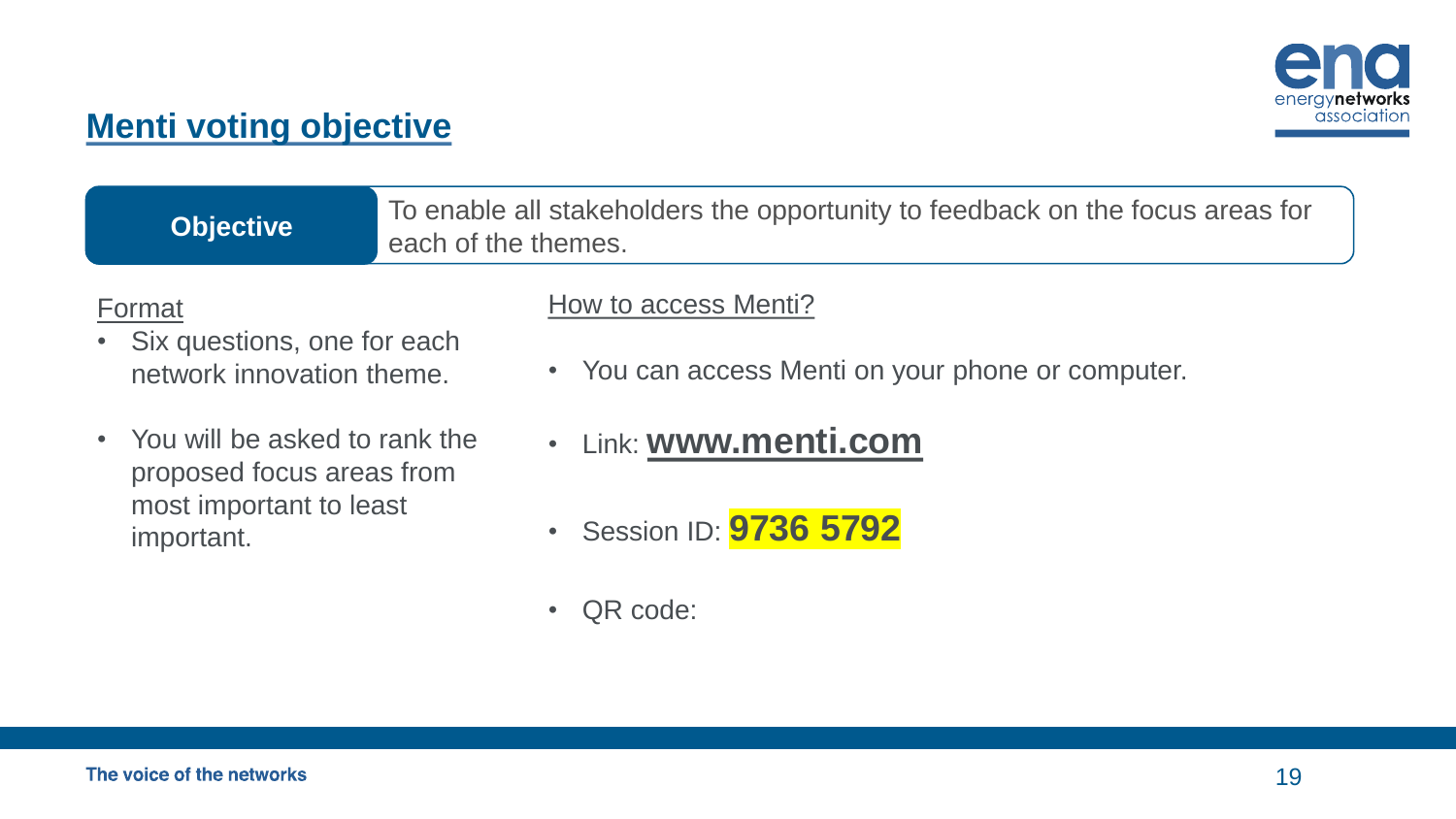

# **Feedback from facilitators and Menti voting**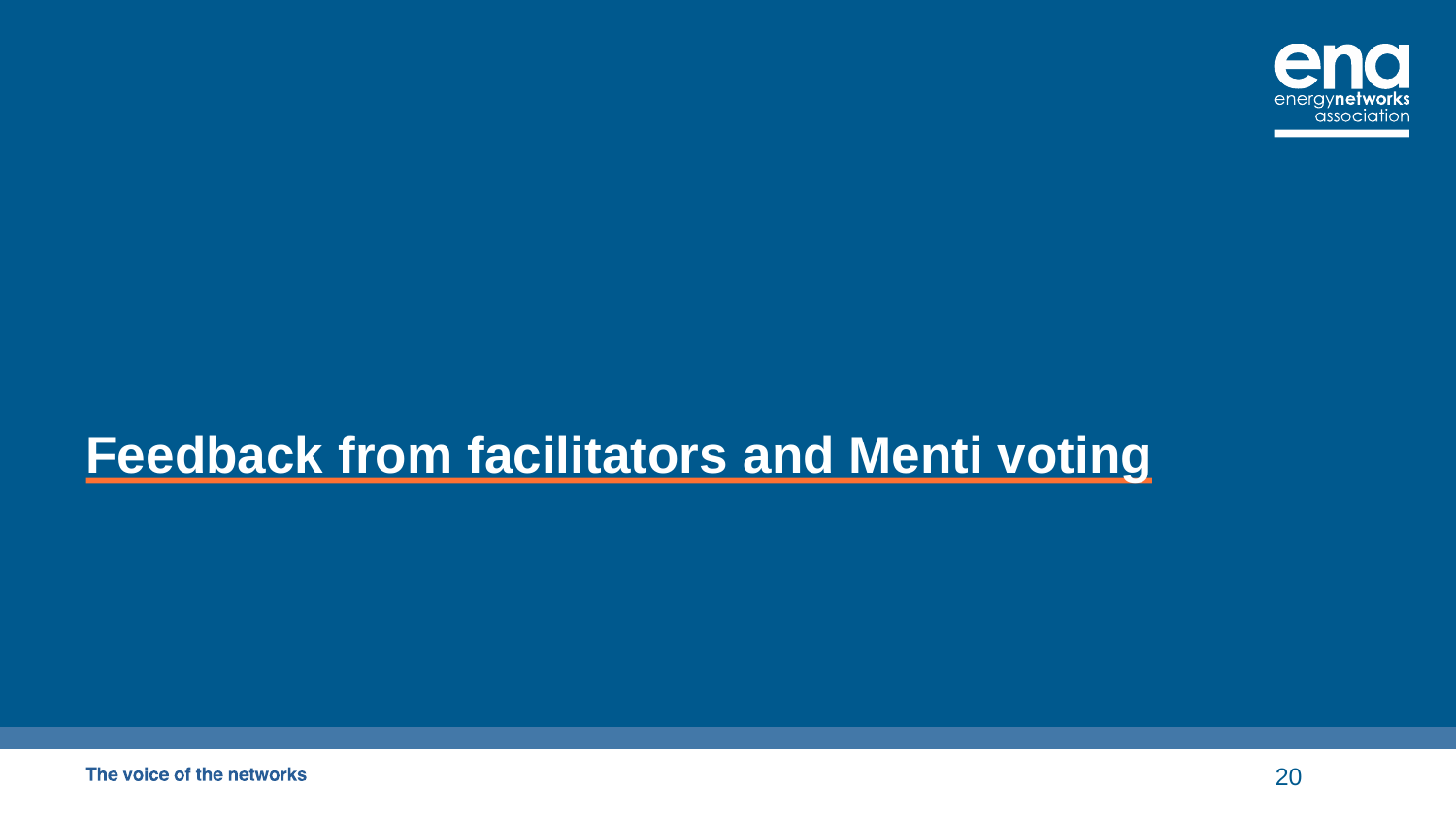



# Dan Clarke, ENA

The voice of the networks

21